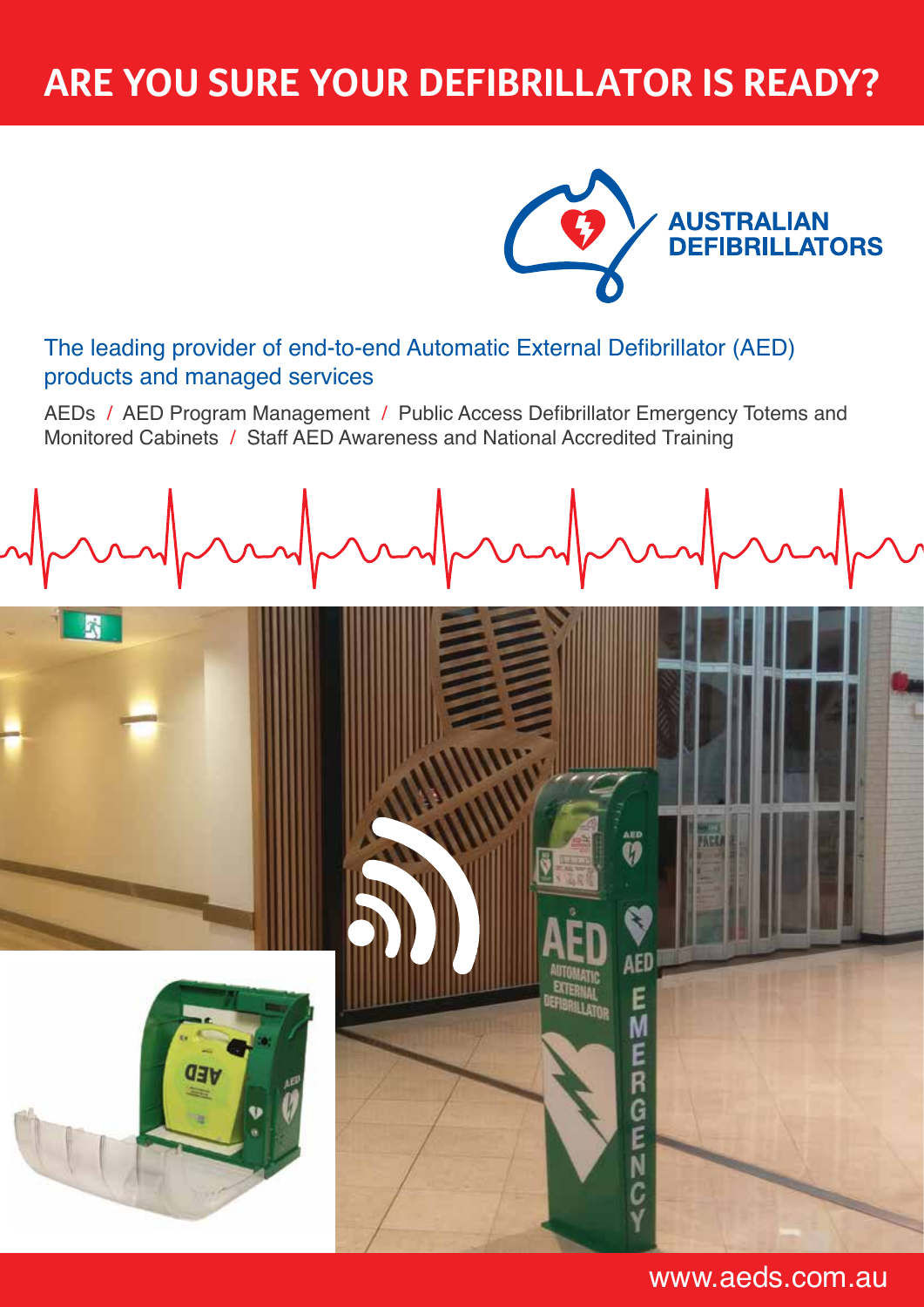Cardiac arrest is the leading cause of death in Australia.

The most effective treatment for someone who has suffered a sudden cardiac arrest is immediate Cardio-Pulmonary Resuscitation (CPR) and **Defibrillation**. Applying an Automatic External Defibrillator (AED) within the first few minutes of the attack can increase the chances of survival to around 70% or higher. IT'S A RACE AGAINST TIME!



Over **30,000** Australians of all ages will suffer a sudden cardiac arrest this year. **Unfortunately, less than 10% will survive.** 

#### **Defibrillators save lives. But simply having an AED is not enough.**

An AED can only be successfully deployed during an emergency if:

- It is fully functional
- It can be accessed quickly
- People feel confident to use it

**You need more than just a defibrillator.** 

**You need an end-to-end AED emergency response program.**



## **YOU HAVE AN AED, BUT IS YOUR BUSINESS CARDIAC ARREST READY?**

## Are you sure your defibrillator is ready?

- 
- 

### **The air conditioning, fire alarm, lifts, escalators and security systems in your buildings are maintained and monitored to ensure they are working. Why not monitor your defibrillator too?**

Your existing AED can be networked into an emergency medical response and online management system. Advanced technology allows us to retrofit and upgrade defibrillators to ensure that no matter where they are placed on your site, our team will keep your AED fully operational.

## Get back to the business of running your business. Leave the AED management to us.





Australian Defibrillators provides premium AED products and expert services at an affordable price. We provide:

- Remote constant system monitoring of emergency medical equipment
- Annual site visits for training, preventative maintenance and servicing
- Easy-to-use AEDs with voice prompts to assist untrained users
- Advice about strategic placement on your site, which will reduce the time to defibrillation
- Expert support for all major AED brands



150,000 AED EMERGENCY cabinets and response systems deployed to leading organisations in Australia and around the world. Our trained technical staff are globally experienced and locally accessible.

### **Australian Defibrillators end-to-end AED emergency response program provides:**

- **24/7 peace of mind** Program management, online system monitoring and onsite servicing ensures your products are fully functional and your program is ready to go.
- **State-of-the-art products** AEDs, emergency totems and secure all-weather cabinets equipped with automated emergency notifications.

• **Empowering training** – Flexible face-to-face and online training to help your people respond quickly and confidently in an emergency, reducing the risk of fatality from cardiac arrest.



## AEDs – Our public use AEDs are designed to only shock a patient who is in cardiac arrest. They are Simple – Reliable – Ready

## **AUSTRALIAN DEFIBRILLATORS – more than just AEDs**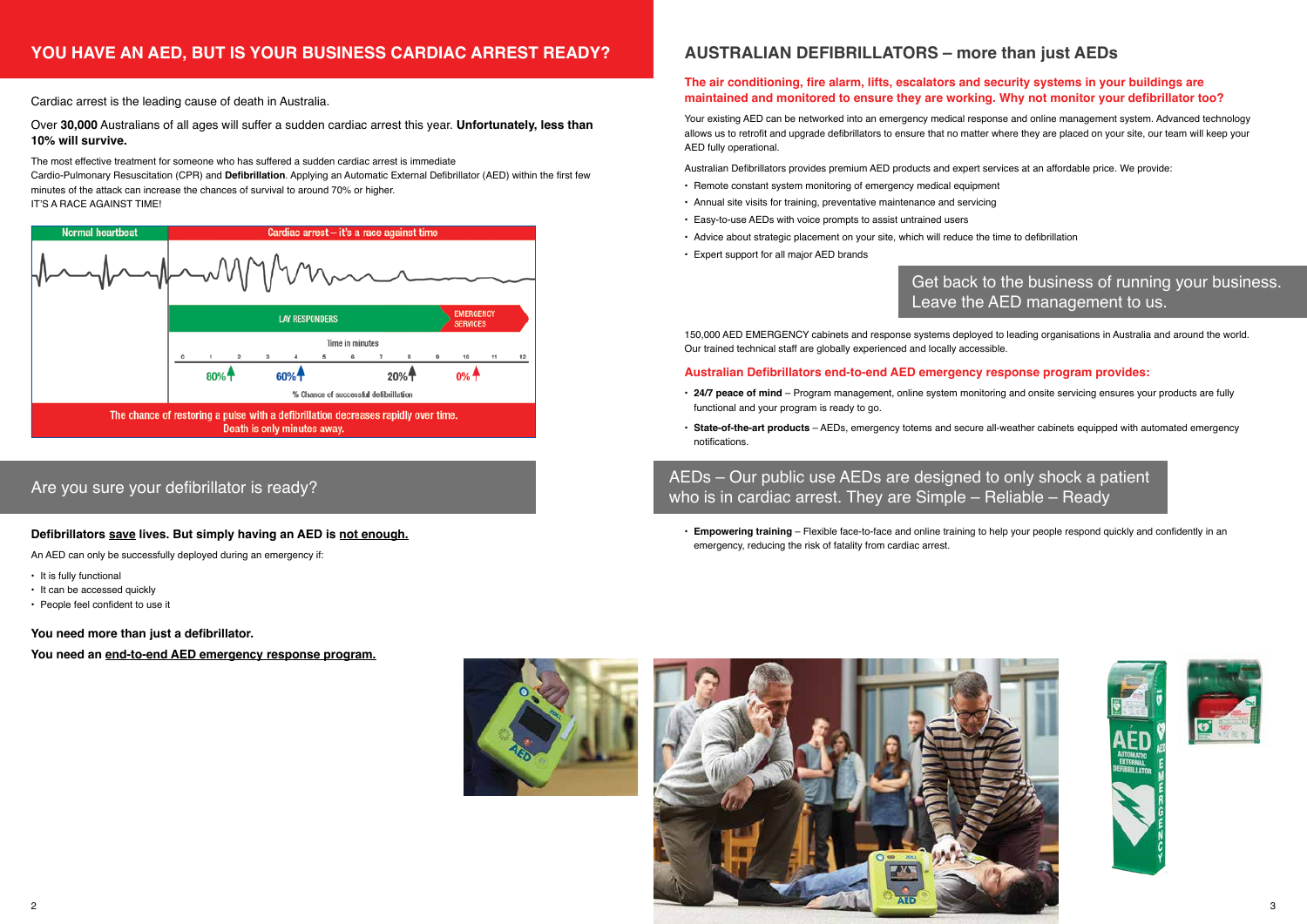We have had a donated defibrillator in the club for years now, but our course is huge and we realised that golfers could potentially be a long way from the club in an emergency. Putting a second defibrillator out on the course meant finding a solution that didn't need us to secure the AED to a wall.

Australian Defibrillators provided us with advice on placement and set up an AED on an emergency totem. The defibrillator can be easily accessed in an emergency but is also secure from damage and theft. The AED automatically alerts me via text when the unit is opened, and automatically dials the golf shop so staff can offer assistance or call the ambulance.

Whether you're running a stand-alone AED or have a network of AEDs across several sites, peace of mind is just a click away with a SigFox or cellular monitoring device.

The system has already been used once to save a life, and thanks to Australian Defibrillators I have peace of mind knowing that our golfers are covered in an emergency.

Michael Smairl Chief Executive Officer, Warragul Country Club Inc.

"<br>"<br>"









Australian Defibrillators is the first organisation in Australasia to connect your AED to the internet using the innovative, energy-efficient wireless network SigFox.

#### **Save countless man-hours manually checking your AEDs.**

Australian Defibrillators uses the online AED EMERGENCY management system to conduct daily monitoring of your devices. You save valuable time and can count on quick and simple automated fault detection.

#### **The AED online management system reduces the risk of your system not being ready in an emergency by ensuring:**

- AEDs are fully operational
- AED batteries, pads and other accessories are up to date
- The AED manufacturers recommended temperature is maintained
- AEDs are secure, accessible and available for use

It also sends email and SMS notifications:

- If an AED or system fault is detected
- To provide regular scheduled status updates on your AED network
- To alert onsite responders when an AED is deployed



### **The SigFox or cellular monitoring device and online management system is:**

- Energy efficient
- Simple to use
- Portable and adaptable
- Scalable
- Compatible with all AEDs



## **24/7 MONITORING. 24/7 PEACE OF MIND**